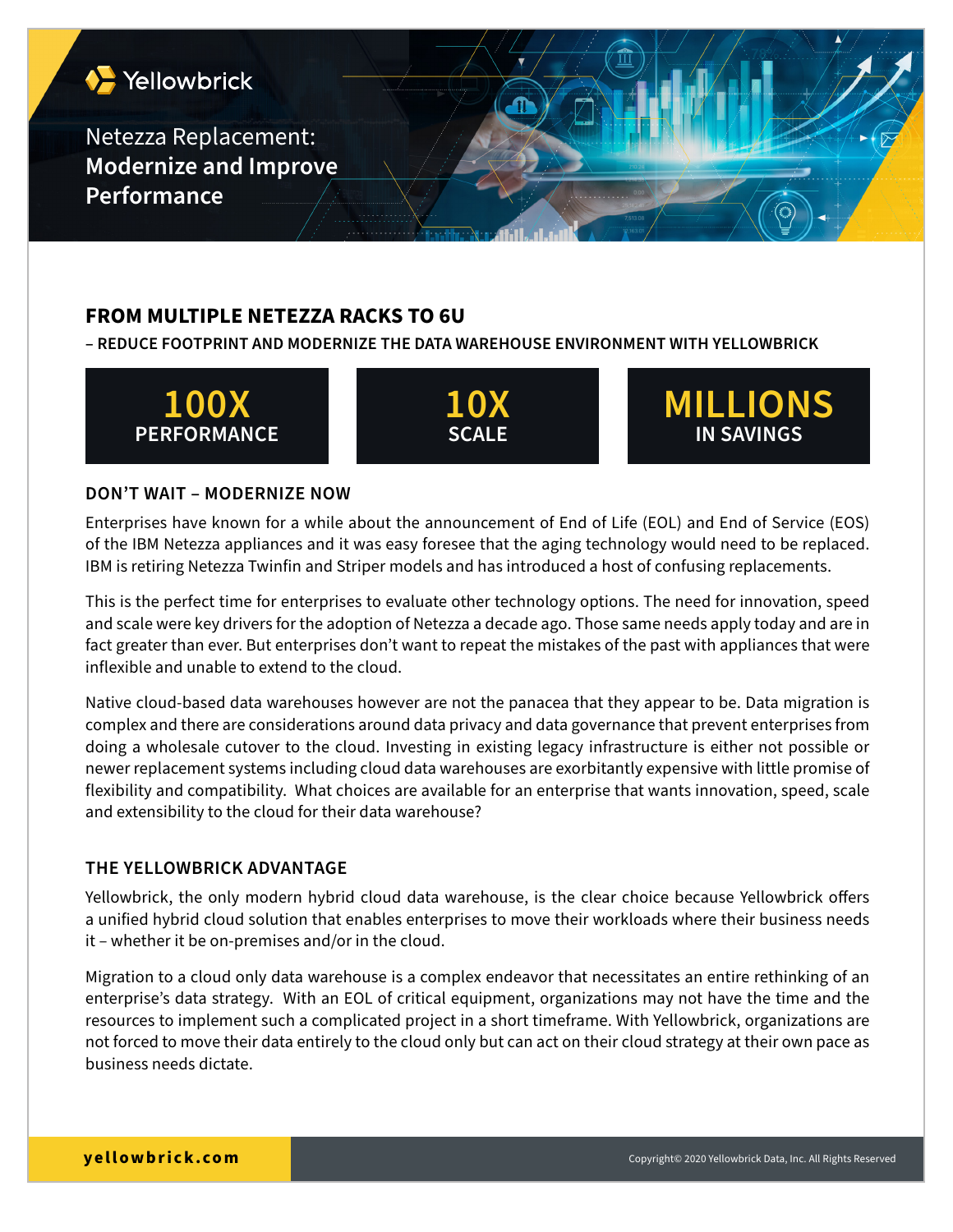

#### **YELLOWBRICK OFFERS MANY ADVANTAGES TO ENTERPRISES SUCH AS:**

**Best Price/Performance:** Yellowbrick scales to the largest datasets – all the way to hundreds of petabytes with 100X faster performance than other legacy or cloud-based data warehouses all at a fraction of the cost. Yellowbrick has predictable subscription pricing with no hidden costs and no

charges for data movement.

**Innovation:** Yellowbrick is the only data warehouse to offer a hardware instance that is purpose built for hybrid cloud. With Yellowbrick, enterprises have a unified solution that spans on-premises to the cloud – with no expensive retraining and minimal operational expense



**Agility:** Yellowbrick's innovations enable enterprises to deploy a modern data warehouse with high scalability either on -premises in a private cloud, in the public cloud or a hybrid cloud with an onpremises and cloud deployment. Yellowbrick supports all major cloud vendors and enterprises are not locked-in to a particular vendor providing them with ultimate flexibility of deployment options.



**Concurrency:** With Yellowbrick, organizations can support up to thousands of concurrent users on the same instance while maintaining the same level of high performance.



**Reduced footprint:** Yellowbrick helps enterprises meet infrastructure reduction initiatives with a cloud solution that can completely eliminate the data warehouse footprint while the on-premises solution can shrink racks of hardware and shelves of disks to just 6U of space. Yellowbrick's highly available architecture has no single point of failure and built-in redundancy so that enterprises don't have to add extra instances for added resiliency.



**Business continuity:** Yellowbrick provides the highest level of disaster recovery and replication to protect your data from any unforeseen circumstances or outages.

# **MIGRATE EASILY AND QUICKLY AWAY FROM NETEZZA**

With Yellowbrick there are no complex strategies required to migrate data away from Netezza. Unlike other cloud data warehouse offerings where enterprises have to agonize over which workloads to cutover to the cloud, Yellowbrick migrates all of an organization's data in just days or weeks on-premises. Yellowbrick ingests data at a line rate of 10 GB/s or about 10TB per hour, ensuring that the migration completes quickly.

Migration to the Yellowbrick cloud can happen when an organization is ready at a pace that suits their business needs.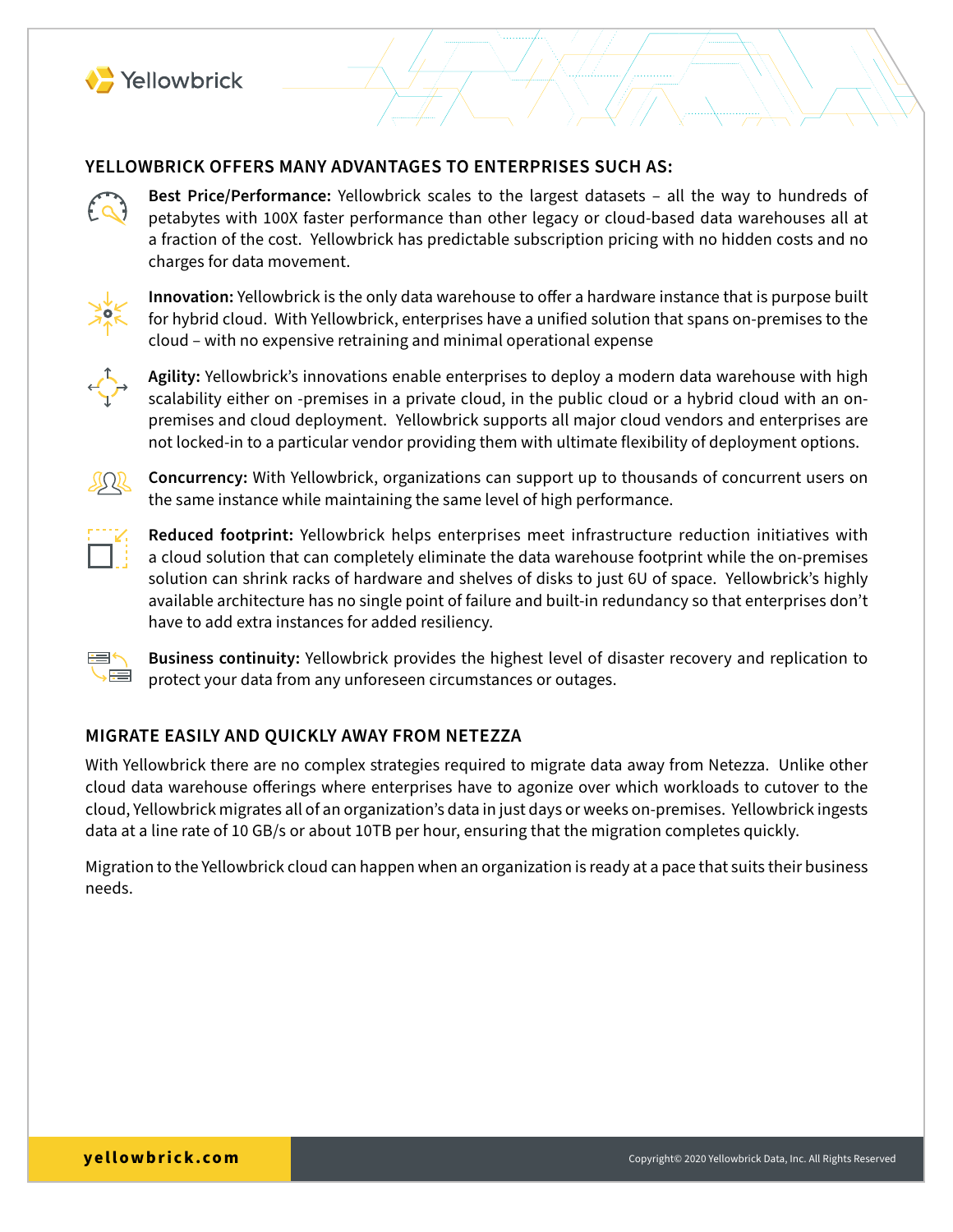

#### **KEY BENEFITS WHEN MIGRATING FROM NETEZZA TO YELLOWBRICK**

- Easy deployment production ready in hours
- Significantly reduce footprint and reduce costs
- No forklift upgrades required with no proprietary rack
- Analyze all workloads including structured and unstructured data. Yellowbrick supports all unstructured data formats including JSON, Parquet and XML.
- No Mirroring needed
- No data grooming or vacuuming required
- Simplified management
- Seamless integration: Yellowbrick is 100% ANSI SQL-compliant. Existing applications and third- party tools integrate seamlessly. Data analysts can use the solution right away – out of the box.
- Hands-on support from Yellowbrick experts
- Future proof your data warehouse environment with massive scale, support for thousands of concurrent users and easy migration to the cloud

#### **ECOSYSTEM TOOLS**

Yellowbrick has a broad ecosystem partner program with partner tools that significantly speed up the migration of data from Netezza to Yellowbrick.



**NextPathway** is the Automated Cloud Migration company. Powered by the SHIFT™ Migration Suite, NextPathway automates the end-to-end challenges customers experience when migrating applications to the cloud.



**CompilerWorks** was founded with the idea of applying compilers and optimizers to new application areas. The task is one of the most challenging and most fundamental fields in computing: language design and implementation.



**Systech** provides end-to-end Digital Strategy, Data Engineering and Advanced Analytics services to build data-driven capabilities into clients' core business operations to drive continuous growth.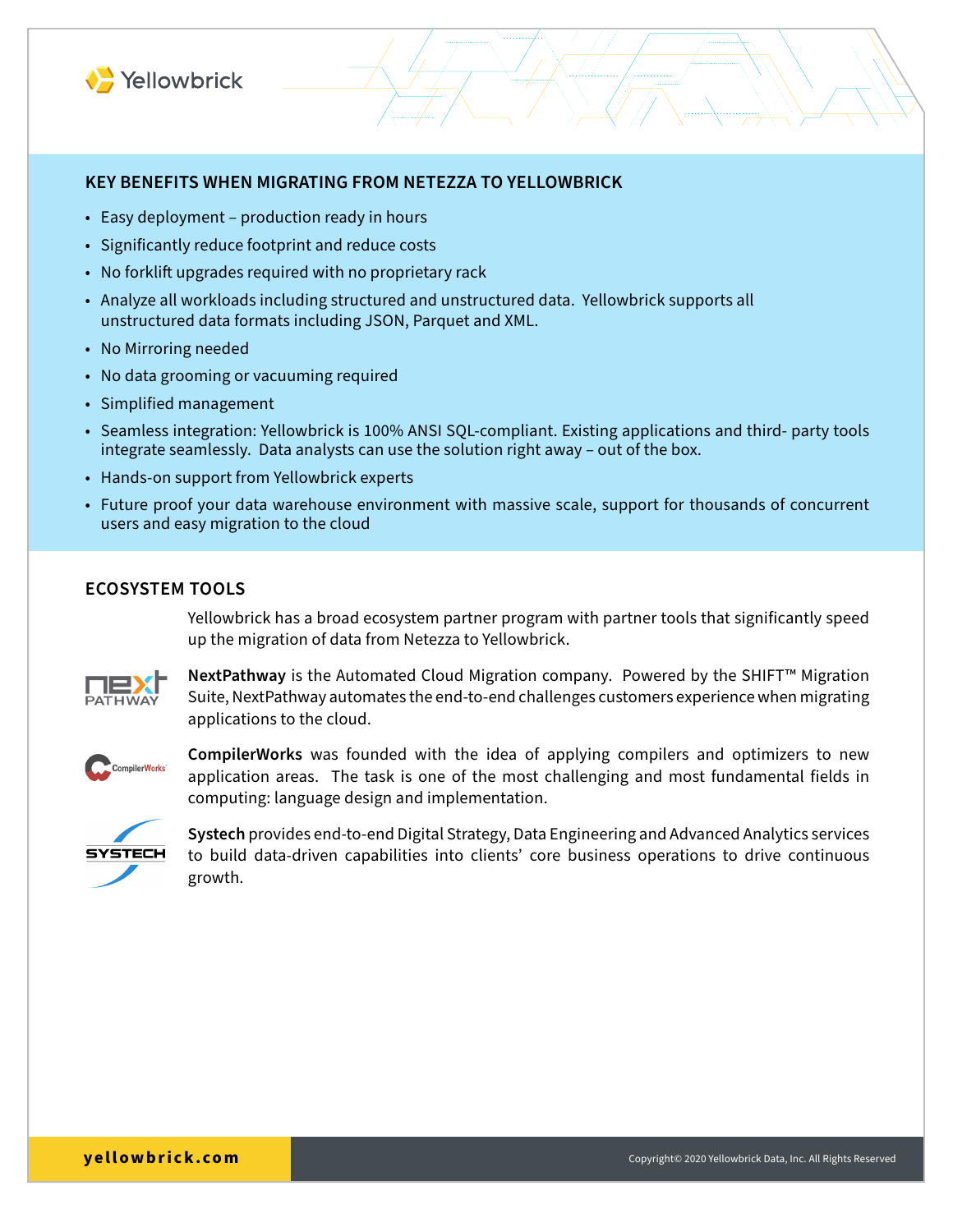

## **CUSTOMERS WHO MIGRATED FROM NETEZZA TO YELLOWBRICK**

SYMPHONY y Retail

Symphony RetailAI provides AI-enabled decision platforms, solutions, and insights to leading grocers and retail chains around the world. The company needed a data warehousing platform that could help it minimize the time required to turn raw customer data into actionable insights—and get those insights back into customers' hands to be put to use as quickly as possible.

Symphony RetailAI replaced five full-rack Netezza systems with six 6-U Yellowbrick appliances. The company has multiple Netezza workloads onto Yellowbrick, including the generation of analytics cubes, batch reporting, dynamic real-time reporting, and real-time queries from both analysts and its own applications. "Being able to easily support mixed workloads is another advantage of Yellowbrick," says Nigel Pratt, Senior Vice President of Development. "We're using its built-in workload management system to ensure that each workload will always have sufficient system resources."

#### **THE KEY BENEFITS WITH YELLOWBRICK**

- **• 3-5x better price performance**
- **• 2x faster reports with 10x larger data sets**
- **• 3-5x faster cube builds and queries with same data sets**
- **• Faster delivery of deeper insights to customers—achieved through the ability to keep more data (and run more workloads) in one place.**
- **• Rapid migration with minimal code rewrites**

# **WTEOCO**

For over 30 years, TEOCO (The Employee Owned Company) has been a leading provider of analytics, assurance and optimization solutions to the Telecom industry. They have over 300 communication service providers (CSPs) and OEM customers worldwide to whom they provide actionable intelligence about network quality of service and customer experience. TEOCO's expertise and value-add to their customers derives from three core competencies:

**1.**Handling the extremely large volumes of data that telecom carriers generate.

- **2.**Applying TEOCO's deep industry knowledge and understanding of this data.
- **3.**Developing algorithms that transform this raw data into actionable insights.

*"With Netezza, we had to move a copy of our data up to the cloud before customers could access it, and often ran into synchronization issues. With Yellowbrick, we can now keep all that data in one place. We're delivering new insights to customers up to 12 hours faster each week by avoiding the need to move hundreds of gigabytes of data up to the cloud before it can be queried."*

– Nigel Pratt, Senior Vice President, Development, Symphony RetailAI

*"As part of our testing work, we took a month's worth of BusinessObjects queries that one customer had run, about 7,000 queries. We replayed them first in the Netezza system and then in Yellowbrick. Yellowbrick was three to five times faster, and probably just as significantly, they all ran to completion and produced the same results with virtually no tuning."*

- Rick Mahuson, VP R&D **TEOCO**